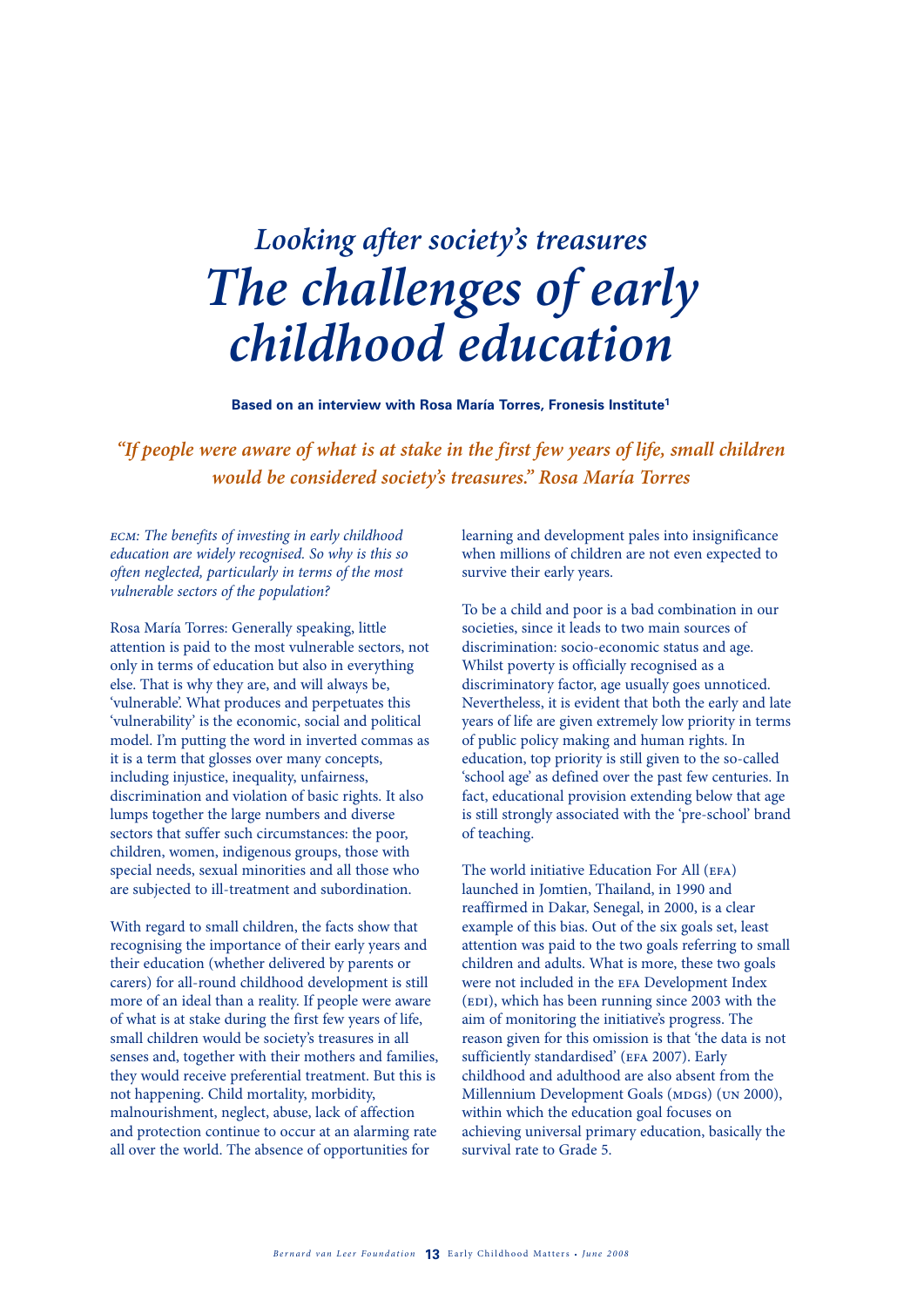The problem here is that, even with today's widespread rhetoric on the knowledge society and lifelong learning, the terms education and learning are still linked strongly to school education. Learning that takes place outside school in daily life – in the family, community, during play, at work, in contact with others, from independent reading, from the media, etc. – is not regarded as learning nor is it taken into account in educational policy development. Despite this, the right to education, according to the Universal Declaration of Human Rights (un 1948), includes education both in and outside school<sup>2</sup>

A number of problems, grey areas and unresolved debates persist in the two marginalised and interlinked fields of education and learning for small children and adults. Even the terminology is inconsistent. This becomes plain when you analyse how the EFA goals are formulated.

Goal No. 1, as set in Jomtien in 1990, aims for "Expansion of early childhood care and development activities, including interventions by families and the community, especially for poor, disadvantaged and disabled boys and girls." However, the 2000 (Dakar) version states: "Expanding and improving comprehensive early childhood care and education, especially for the most vulnerable and disadvantaged children." There are clear differences between the concepts (care and development versus care and education), the intentions (to expand versus to improve provision) and the scope of action (in 1990 the emphasis was based on the family and the community, but this was omitted in 2000). Neither version quantified the goal, making it difficult to measure and enforce. The 2007 EFA Global Monitoring Report, which focused on the efa's first goal, took 2000 as its starting-point rather than 1990 (when efa was initiated globally), concluding that 'halfway through 2015' the goals referring to early childhood and adult literacy are those receiving the least attention and are the most likely to fall behind (unesco 2006).

Is the 2000 revised goal really the same one that was set in 1990? We think not, because there is a huge difference between placing the emphasis on the development compared to the education of small children. The topic has prompted much debate,

not only on the terminology but also on the core issues at stake. Placing the emphasis on education, especially bearing in mind that education tends to be linked with schooling, risks fostering views and strategies that see early childhood education as a kind of early school, destined to compensate for shortcomings and even to prevent school failure in the poorest sectors, which is how the World Bank openly sees and justifies it.

As an educator, I know and always say that the goal is not education but learning (remembering that not all education produces learning and not all learning is the product of education). This is valid for any age and what is really important is the child's all-round development, which involves integrating education within all aspects of development.

*Latin America has a broad school provision, but assessment of learning is not producing the expected results. How can this be explained?*

Let us talk first about what we mean by school provision, learning assessment and expected results.

Provision, registration, retention, achievement and learning are different things and it is vital to differentiate between them and help people to understand the differences. School provision does not guarantee access and is certainly no guarantee of learning. It is one thing to have school places available but another to ensure families can access them, not only in terms of physical distance but also in terms of expense. Let us not forget that state education is no longer free in the majority of Latin America (Tomasevski 2006). It is also true, however, that efforts are being made to eliminate the so-called 'self-management' and 'voluntary' fees that poor families are forced to pay, thereby returning to a situation in which the right to education is safeguarded by making it free.

On the other hand, you can go to school, complete a whole education cycle and learn very little. In fact, there are people who leave school and even college without having learned to read and write properly and, even worse, without having developed any need or desire to do so. Some children learn only through the fear of being ill-treated and fail to make a connection between classroom learning and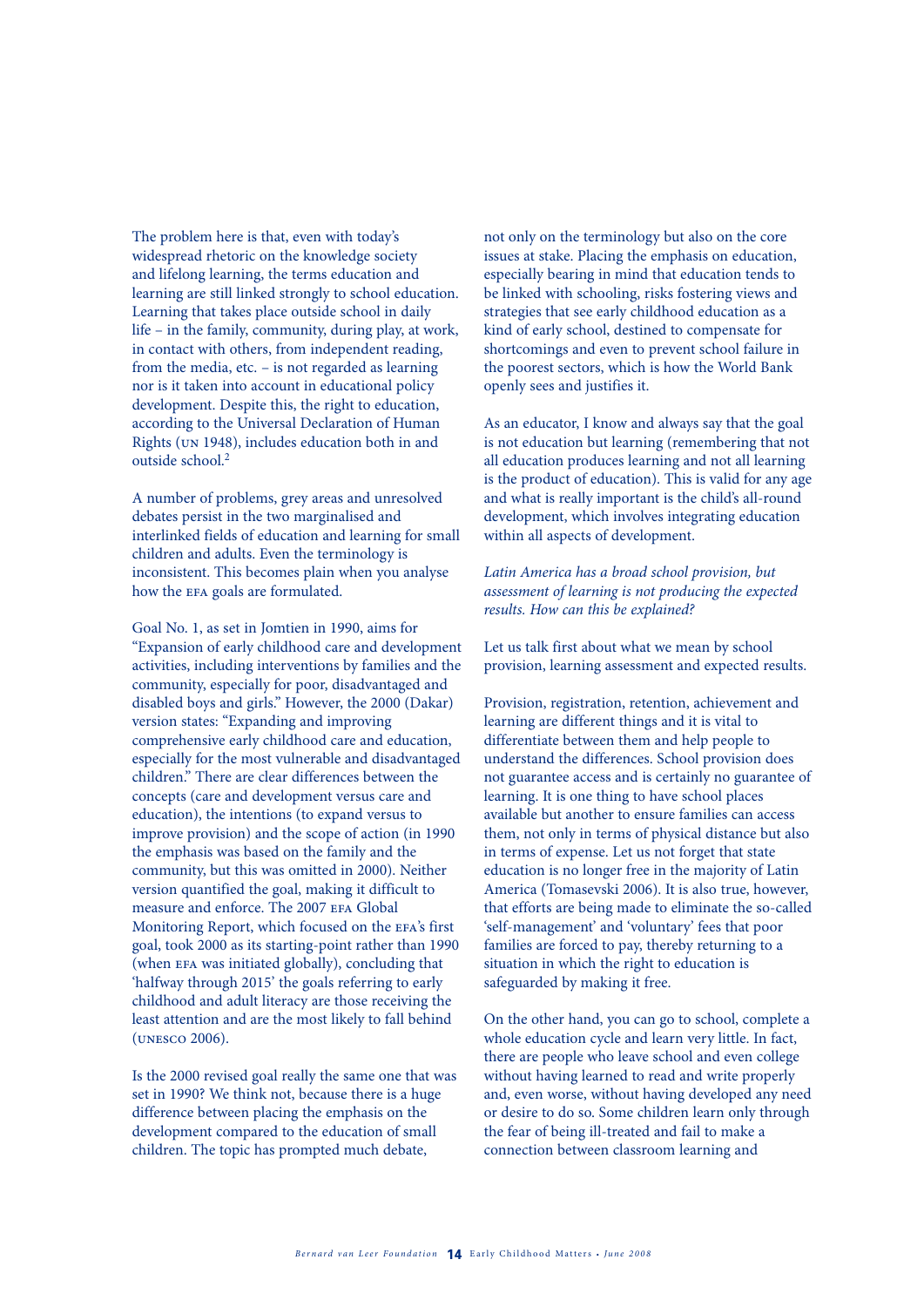everyday life. All these issues contribute to poor quality education.

The aim of education is to learn. However, the efforts at global level and in many Latin American and Caribbean countries are still centred on provision and registration and on infrastructure and budgets, ignoring the central issue of education. Even at international level, the term universalisation (of early childhood, primary and secondary education, etc.) is becoming understood as universalising registration. At the same time, quality and learning are playing a less prominent part in global education initiatives. In fact, quality and learning are absent from the education goal of the mdgs. Learning also disappeared from the efa goals when they were reaffirmed in Dakar. In addition, the edi measures education quality as 'survival rate to Grade 5', which is a step backwards in terms of the research and advances made over recent decades.

Returning to the Latin American context, you can see that this region is outstanding in its high level of school provision and registration compared to other developing regions. However, it also has high rates of school truancy and repetition, as well as poor academic results, not only in state but also in private schools, although the trend is clearer in the state sector. In other words, we have made a great deal of progress in universalising access to schooling but not in the universalisation of learning. This is the really important and most difficult issue because it requires greater effort than simply building schools and creating new teaching jobs. Universalising learning (and this is applicable to all regions in the world) implies going beyond educational policy in the narrow sense to safeguard the essential conditions for learning, which include families' subsistence, work, housing, food, health and leisure.

## *Can you tell us more about the distinction between learning and school performance?*

Learning takes place both inside and outside the school system, and what is learned at school is not limited to the prescribed curriculum. The so-called 'hidden curriculum', which comprises informal learning from relationships and practices occurring in every educational institution, can be more important and influential than what is learned in the

classroom and from textbooks. Getting a good mark in a test does not necessarily mean that someone has acquired knowledge; it can show simply that information has been memorised, or that there has been copying from other people. Not all learning can be assessed with tests; there are important learning experiences that can only show when knowledge is applied to understanding and resolving problems, either abstract or practical, real-life situations. We also know that different people have very different learning rhythms, styles and strategies.

So what are the expected results of learning assessment? Pupils getting good marks, passing tests, finishing the year? The school looking good in academic performance ratings? Countries improving their placing in international rankings? This is the predominant approach and one that accepts the prescribed curriculum as valid and unquestioned, taking its application by teaching staff and assimilation by pupils as the parameters of achievement. For educational institutions and countries alike, this implies working on the basis of tests and results, keeping their sights set on quantitative indicators and rankings.

I prefer to believe that expected results are based on pupils' and families' satisfaction, on valuing effort, on due care for the process and not just for the result itself, and on fully respecting the right to education, which implies the right to equal learning opportunities for all, the right to learn and to learn how to learn, as an interesting and pleasurable activity, without ill-treatment, with affection, using the time, languages and methods required in each case.

### *What role does teacher training play in improving the quality of education and what are the main challenges facing it today?*

Teaching quality is an essential factor in educational quality. But teaching quality does not depend solely on professional training. Additional attributes for a successful teacher include a good quality of life, good working conditions, motivation to teach and to learn, personal qualities, and values and attitudes towards others, particularly their pupils.

Some of the main challenges in improving the quality of education are associated with rethinking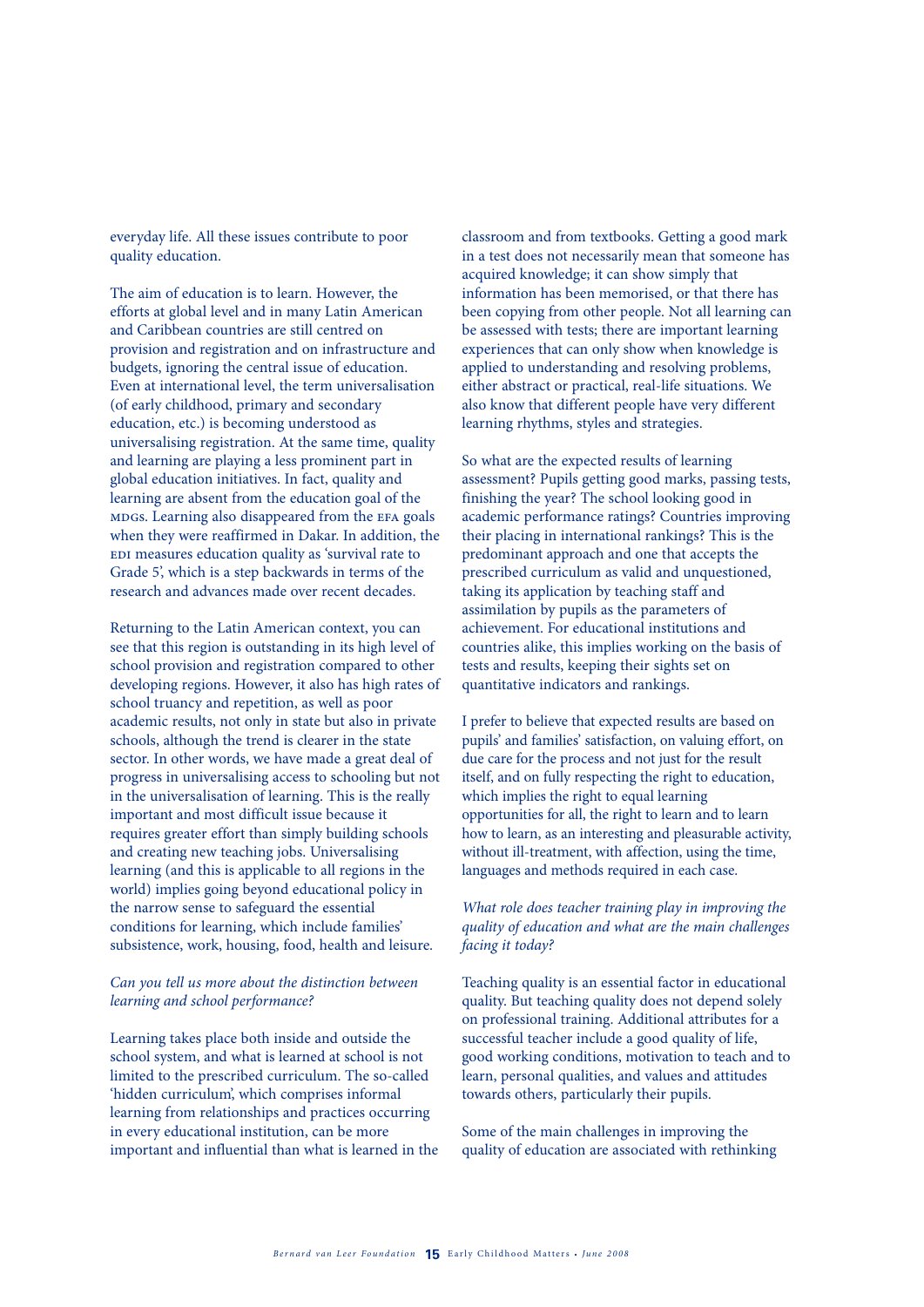

"I prefer to believe that expected results on education are based on pupils' and families' satisfaction, and on fully respecting the right<br>to education, which implies the right to learn and to learn how to learn, as an int

misconceptions about teachers and teacher training. For example, the common belief that educational quality depends solely on teachers avoids the fact that the education crisis is the responsibility of all of us and that the problem can be solved only through making changes in traditional ways of thinking and capacity building.

### *What, in your view, are the issues we should be addressing to guarantee a successful transition between home or the street and starting school?*

The first is to understand that this is indeed a transition; it is a new situation and often a drastic change for parents and teachers as well as the children. At this stage, collaboration between family and school, according to each child's needs, is vital.

Not all parents are aware of what is involved in this transition, but all teachers should be and should be prepared to understand and help children deal with it, as well as explaining it to their parents. Concepts such as 'second home' or 'second mother' attributed to the educational institution and the teacher are confusing and can produce an impression of continuity where in fact there is a break. As Freire (1997) argues, calling teachers 'auntie', as is the case in Brazil, creates unwanted ambiguities in the relationship and in the teaching role.

School (which includes nursery, children's centre, pre-school or school) is very different to home, being unfamiliar to the child (and often to parents) and involving a major reorganisation to the life of the whole family. The daily routine becomes fixed by timetables and rules that may go against the child's nature, including being seated for several hours, wearing uniform, carrying school materials, order, cleanliness, discipline and homework. Not only may the child need to start using a different language, as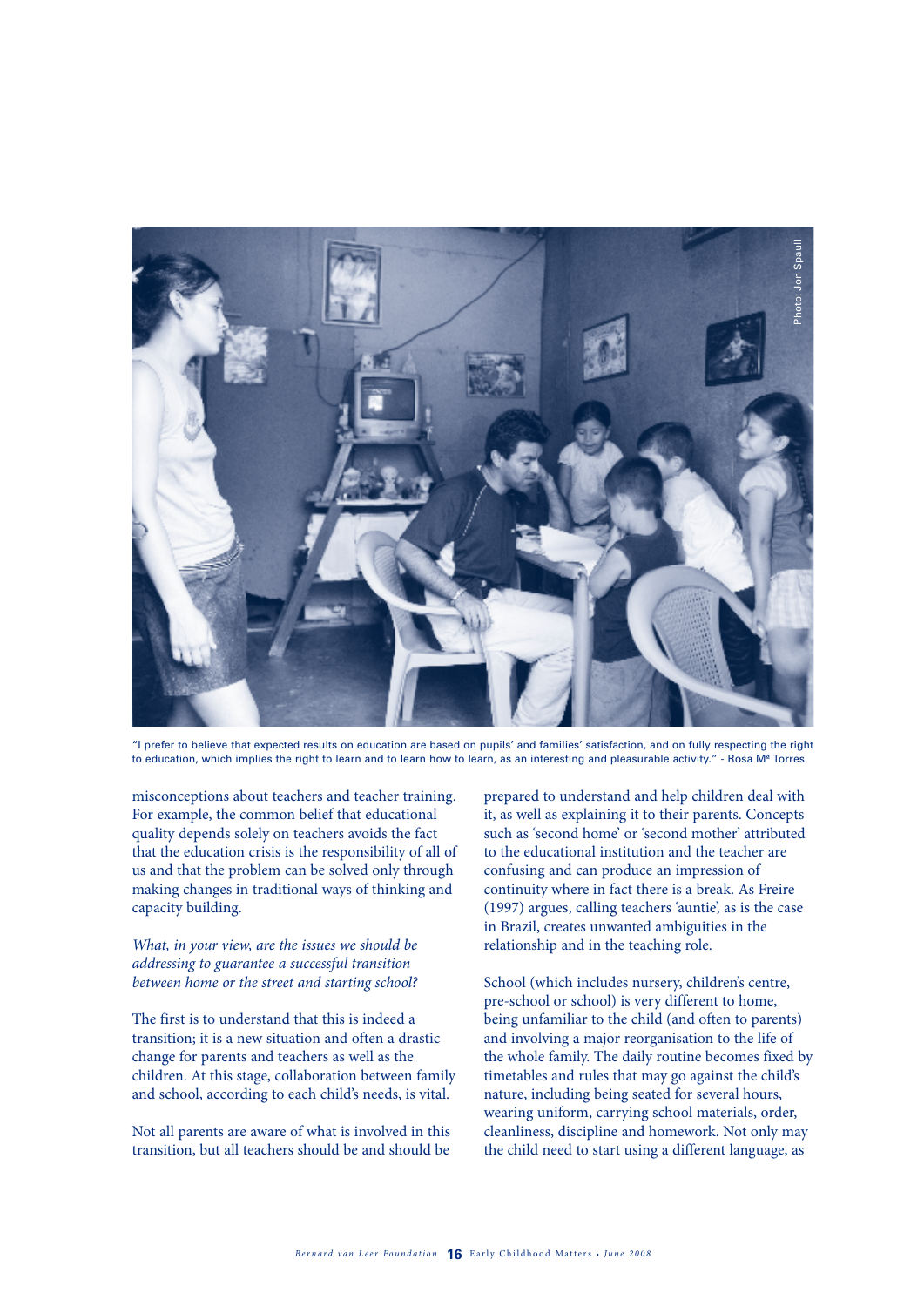is the case for indigenous or migrant children, but also they have to cope with more formal language codes and rules.

It is essential to remember that the transition does not always involve losses. For children suffering extreme poverty, lack of basic services, child labour, lack of affection or ill-treatment, the children's centre or school can seem like a place of freedom rather than oppression, especially if they find the comfort, containment, play, discovery, learning, socialising and self-esteem they may be missing at home.

The presumed dilemma between asking children to adapt to school or asking schools to adapt to the children should not be seen as such, but as an attempt to bring the two closer together. However, if we had to choose, we would not hesitate to say that it is the school, with all its institutional and teaching resources, that should adapt itself to suit the children. The school should not count on boys and girls arriving with any previous experience of socialising or development. It should rather assume that this is not the case and stop regarding it as a deficiency.

### *What is the relationship between the literacy of parents (particularly mothers) and children's learning of the written language?*

In terms of the relationship between parents' education and children's schooling, the efa 2007 report stated that children whose mothers lacked education are twice as likely to stay out of school than those whose mothers had benefited from education. Many studies have noted this effect, which boils down to a correlation between poverty and schooling, since illiterate people are usually among the poorest in society. So here we have a first-level impact on child literacy, bearing in mind that formal reading and writing skills are normally learned at school.

Studies and evaluations of school performance do not show clearly how the level of education received by parents, especially mothers, affects child literacy. However, poor women all over the world strive to be literate so they can help their children with homework and feel involved and confident in their dealings with the school. Although the levels of literacy they attain are often insufficient, the fact

that they have tried and opened themselves up to new opportunities for learning and personal growth stands them in good stead with the school and with their families.

When we talk about the impact of adult literacy on child literacy, we must define what we mean. A short programme, lasting a few weeks, does not enable anyone to read and write fluently and confidently. However, the most visible and significant impact is often an improvement in dignity and self-esteem. Although difficult to measure, both attributes have a positive impact on people and those around them, especially in the family environment. It is clear from the research available that boys and girls who grow up in literate families start school with a huge advantage. In other words, it is not only a case of making a distinction between illiterate or literate parents, but of the effective distribution of resources, actions and practice in reading and writing in daily life. In Latin America, Emilia Ferreiro's studies have thrown a great deal of light on this topic and have contributed to revolutionising written language acquisition perceptions and practices in early childhood and in schools.

We also know that education is not everything. The attitudes and expectations of parents, particularly mothers, are highly influential. This was shown by an assessment of early childhood education in Uruguay carried out in the early 1990s and which in many senses was a pioneering study in the region (Rama 1991). The study found that behind many of the best students (who had managed to break out of the vicious circle of poverty and low school performance) were mothers who believed in their children, who had great hopes for them and who encouraged them to persevere.

An important aspect shown by many programmes, studies and assessments is the close relationship between child development and adult education, and between children's education and that of their parents. Both complement each other and are mutually dependent. It is economically short sighted to view childhood and adult education as political options, as the World Bank has been defending and recommending.